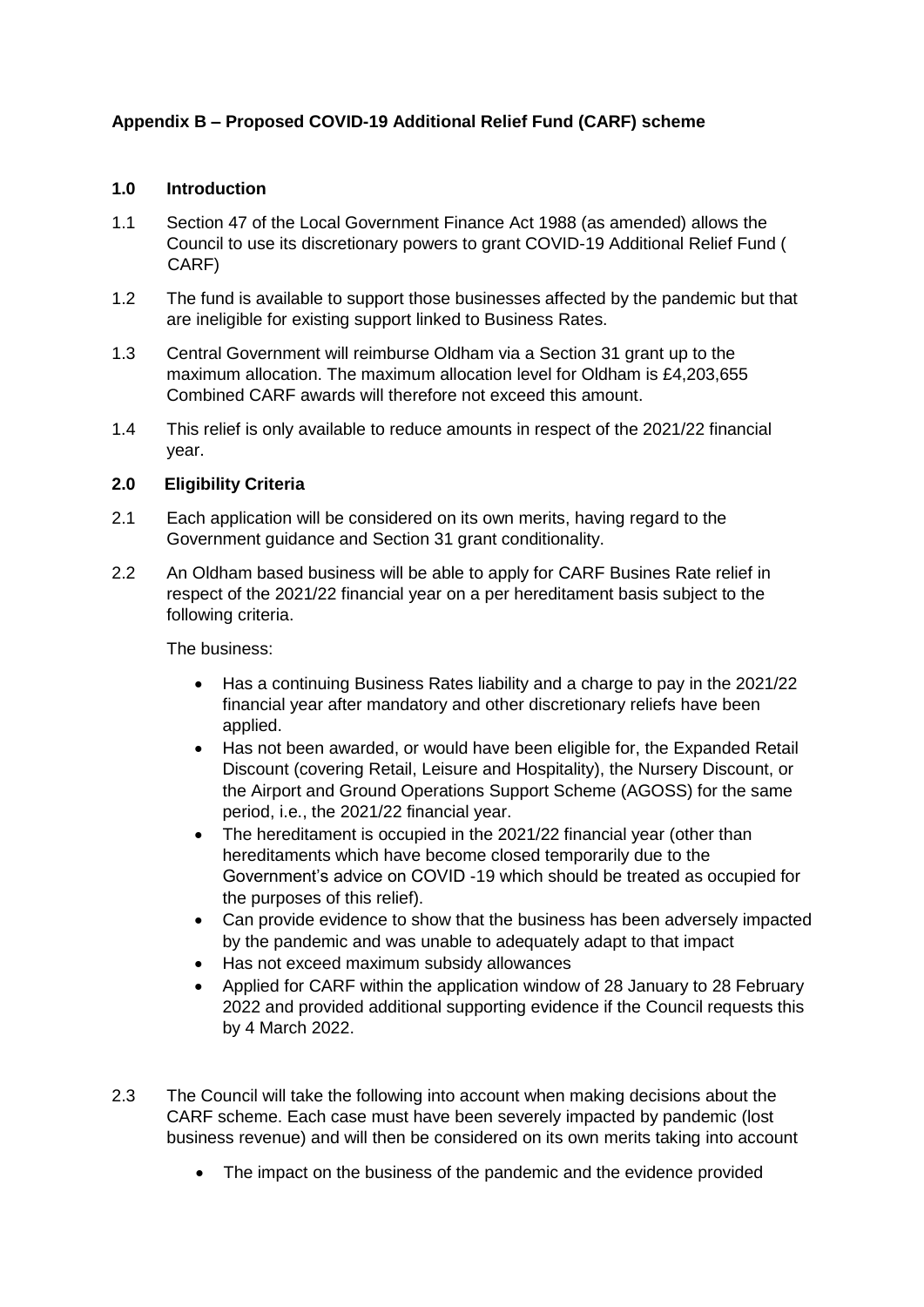- The business sector the business falls into and how this sector has been affected by the pandemic
- The extent to which the business tried to adapt its business model to adjust to the impacts of the pandemic
- The impact of the business in Oldham and its role as a good employer and provider of jobs and opportunities
- The use of the business hereditament and the business activity conducted within it e.g., if employees work from the business premises
- The length of time the business has been in operation
- The government guidance and scheme intentions
- The level of demand and the funding available This list is not exclusive.
- 2.4 Applications will not normally be considered for the following hereditaments:
	- Advertising Rights/Boards
	- Land used for advertising
	- Car Parking Spaces
	- Car Parks
	- Sponsorship signs
	- Automated teller machines (ATM) or cash machines.
	- Premises/land used for personal storage
	- Cemeteries
	- Pipeline & appurtenances
	- Central and Local Government and NHS infrastructure
	- Utilities and Communications Infrastructure
	- Premises and land used for personal use or storage

#### **3.0 Application Process**

- 3.1 An online application form will be required, one per property (hereditament) which will include a self- assessment declaration that the business has not exceeded the maximum subsidy allowances.
- 3.2 The ratepayer will need to clearly evidence how the business has been adversely affected by the pandemic and why the business could not adequately adapt to that impact.
- 3.3 The ratepayer will need to provide a copy of the business' two most recent audited accounts.